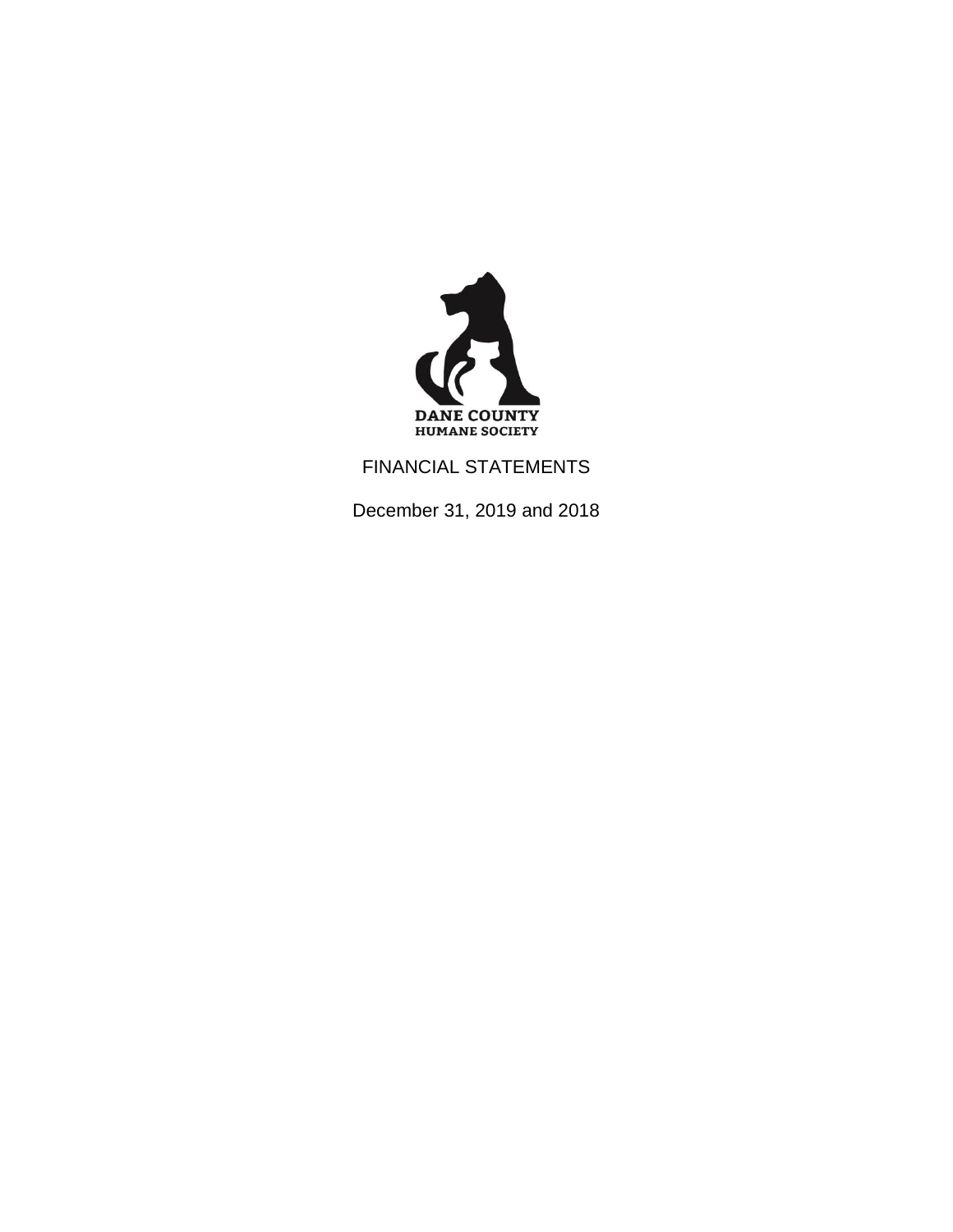# CONTENTS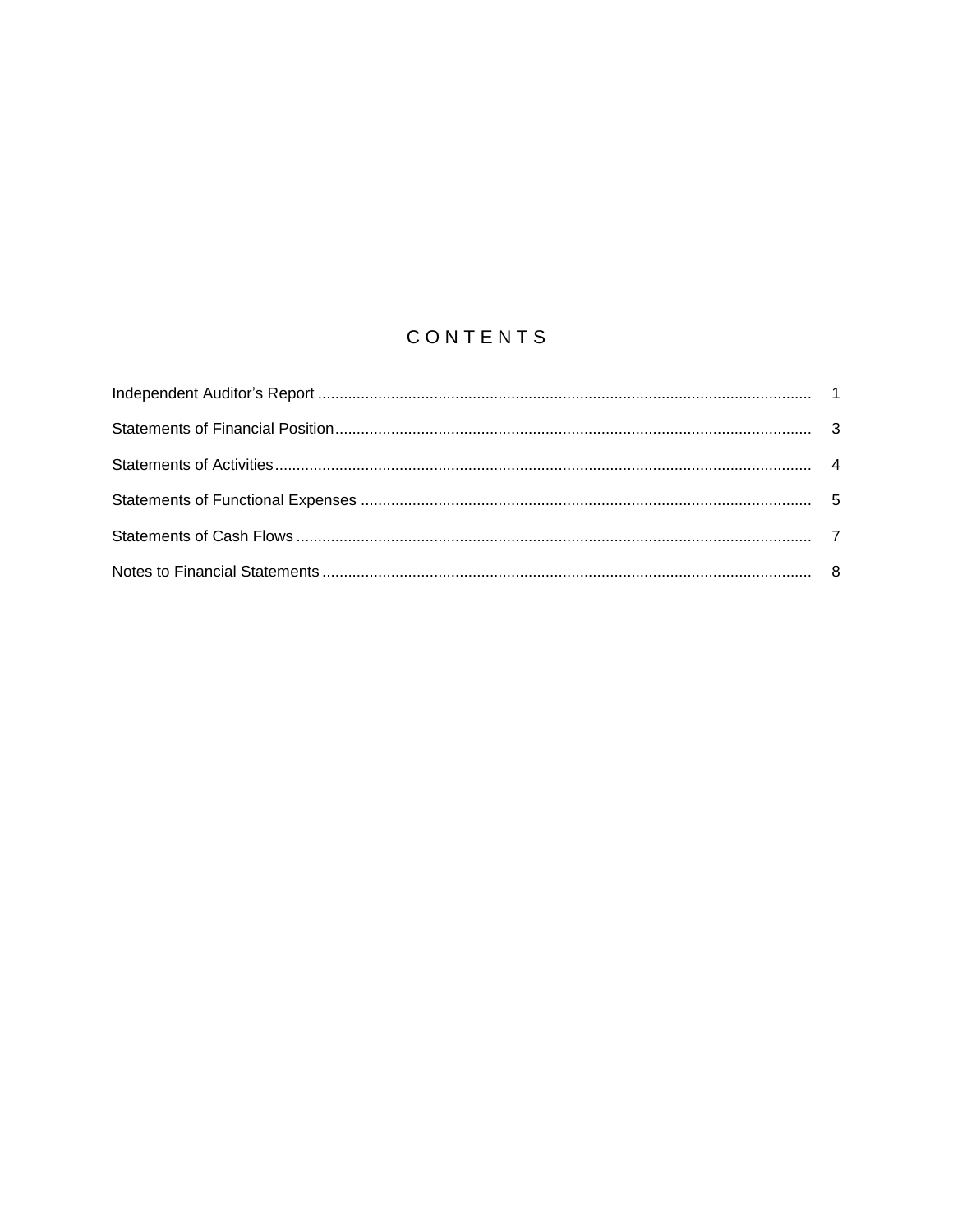



#### INDEPENDENT AUDITOR'S REPORT

To the Board of Directors Dane County Humane Society, Inc. Madison, Wisconsin

We have audited the accompanying financial statements of Dane County Humane Society, Inc., which comprise the statements of financial position as of December 31, 2019 and 2018, and the related statements of activities, functional expenses, and cash flows for the years then ended, and the related notes to the financial statements.

#### *Management's Responsibility for the Financial Statements*

Management is responsible for the preparation and fair presentation of these financial statements in accordance with accounting principles generally accepted in the United States of America; this includes the design, implementation, and maintenance of internal control relevant to the preparation and fair presentation of financial statements that are free from material misstatement, whether due to fraud or error.

## *Auditor's Responsibility*

Our responsibility is to express an opinion on these financial statements based on our audits. We conducted our audits in accordance with auditing standards generally accepted in the United States of America. Those standards require that we plan and perform the audit to obtain reasonable assurance about whether the financial statements are free from material misstatement.

An audit involves performing procedures to obtain audit evidence about the amounts and disclosures in the financial statements. The procedures selected depend on the auditor's judgment, including the assessment of the risks of material misstatement of the financial statements, whether due to fraud or error. In making those risk assessments, the auditor considers internal control relevant to the entity's preparation and fair presentation of the financial statements in order to design audit procedures that are appropriate in the circumstances, but not for the purpose of expressing an opinion on the effectiveness of the entity's internal control. Accordingly, we express no such opinion. An audit also includes evaluating the appropriateness of accounting policies used and the reasonableness of significant accounting estimates made by management, as well as evaluating the overall presentation of the financial statements.

We believe that the audit evidence we have obtained is sufficient and appropriate to provide a basis for our audit opinion.

## *Opinion*

In our opinion, the financial statements referred to above present fairly, in all material respects, the financial position of Dane County Humane Society, Inc. as of December 31, 2019 and 2018, and the changes in its net assets and its cash flows for the years then ended in accordance with accounting principles generally accepted in the United States of America.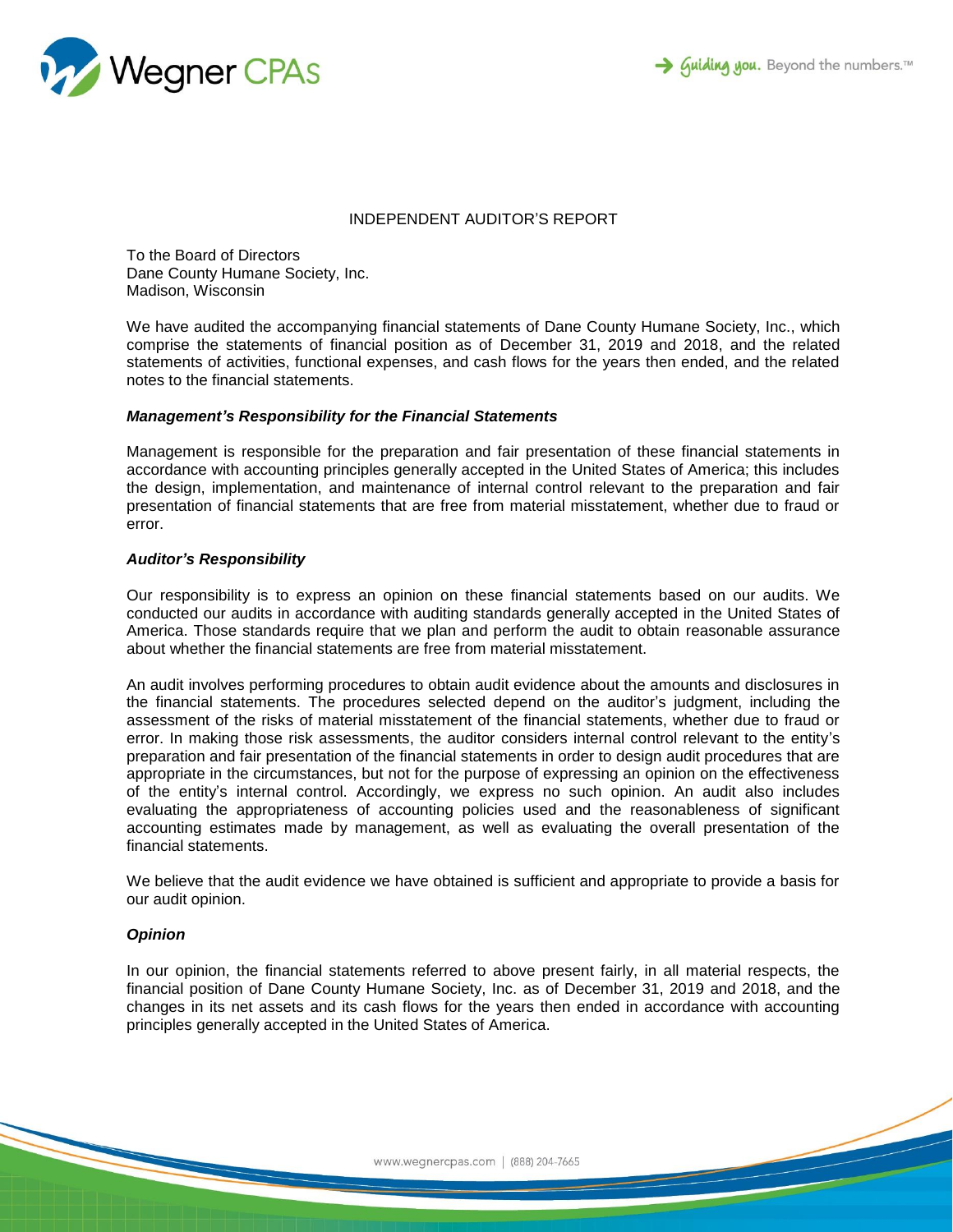## *Adoption of New Accounting Guidance*

As discussed in Note 1 to the financial statements, Dane County Humane Society, Inc. adopted the Financial Accounting Standards Board's Accounting Standards Update (ASU) No. 2014-09, *Revenue from Contracts with Customers (Topic 606)*, and all subsequently issued clarifying ASUs and ASU No. 2018-08, *Not-for-Profit Entities (Topic 958): Clarifying the Scope and Accounting Guidance for Contributions Received and Contributions Made*, as of January 1, 2019. Our opinion is not modified with

respect to this matter.<br>We given after the

Wegner CPAs, LLP Madison, Wisconsin March 18, 2020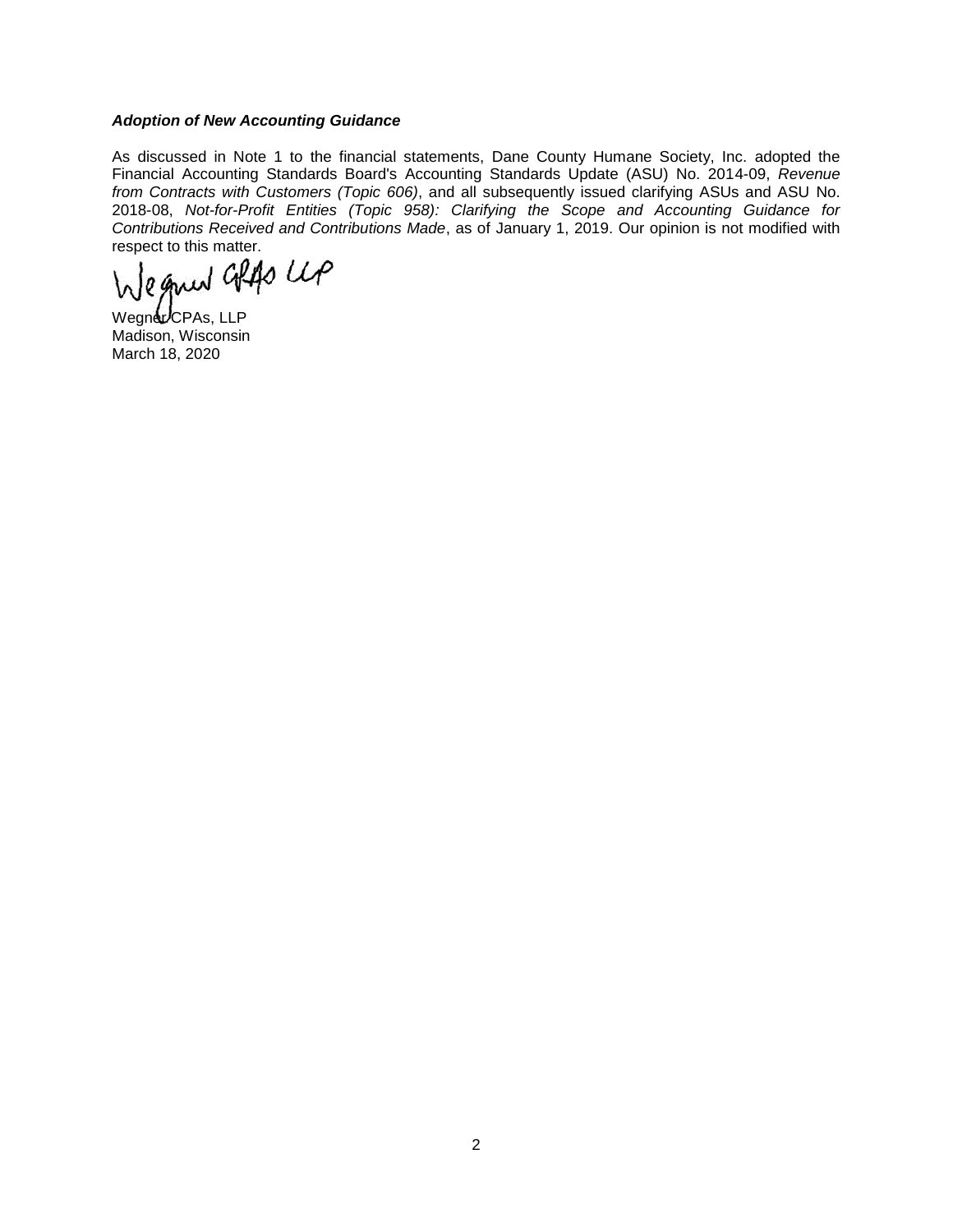STATEMENTS OF FINANCIAL POSITION

December 31, 2019 and 2018

|                                         | 2019            | 2018             |
|-----------------------------------------|-----------------|------------------|
| <b>ASSETS</b>                           |                 |                  |
| Cash                                    | 1,316,890<br>\$ | \$<br>788,285    |
| Accounts receivable                     | 79,414          | 127,142          |
| Unconditional promises to give          | 74,470          | 7,000            |
| Prepaid expenses                        | 41,604          | 56,368           |
| Merchandise inventory                   | 24,015          | 15,156           |
| Investments                             | 2,101,839       | 1,707,973        |
| Property and equipment, net             | 5,029,860       | 5,061,862        |
| <b>Total assets</b>                     | 8,668,092<br>£. | 7,763,786<br>\$. |
| <b>LIABILITIES</b>                      |                 |                  |
| Accounts payable                        | \$<br>64,732    | \$<br>78,931     |
| Accrued expenses                        | 117,301         | 90,122           |
| <b>Total liabilities</b>                | 182,033         | 169,053          |
| <b>NET ASSETS</b>                       |                 |                  |
| Without donor restrictions              | 8,033,263       | 7,361,702        |
| With donor restrictions                 | 452,796         | 233,031          |
| Total net assets                        | 8,486,059       | 7,594,733        |
| <b>Total liabilities and net assets</b> | 8,668,092<br>\$ | 7,763,786<br>\$  |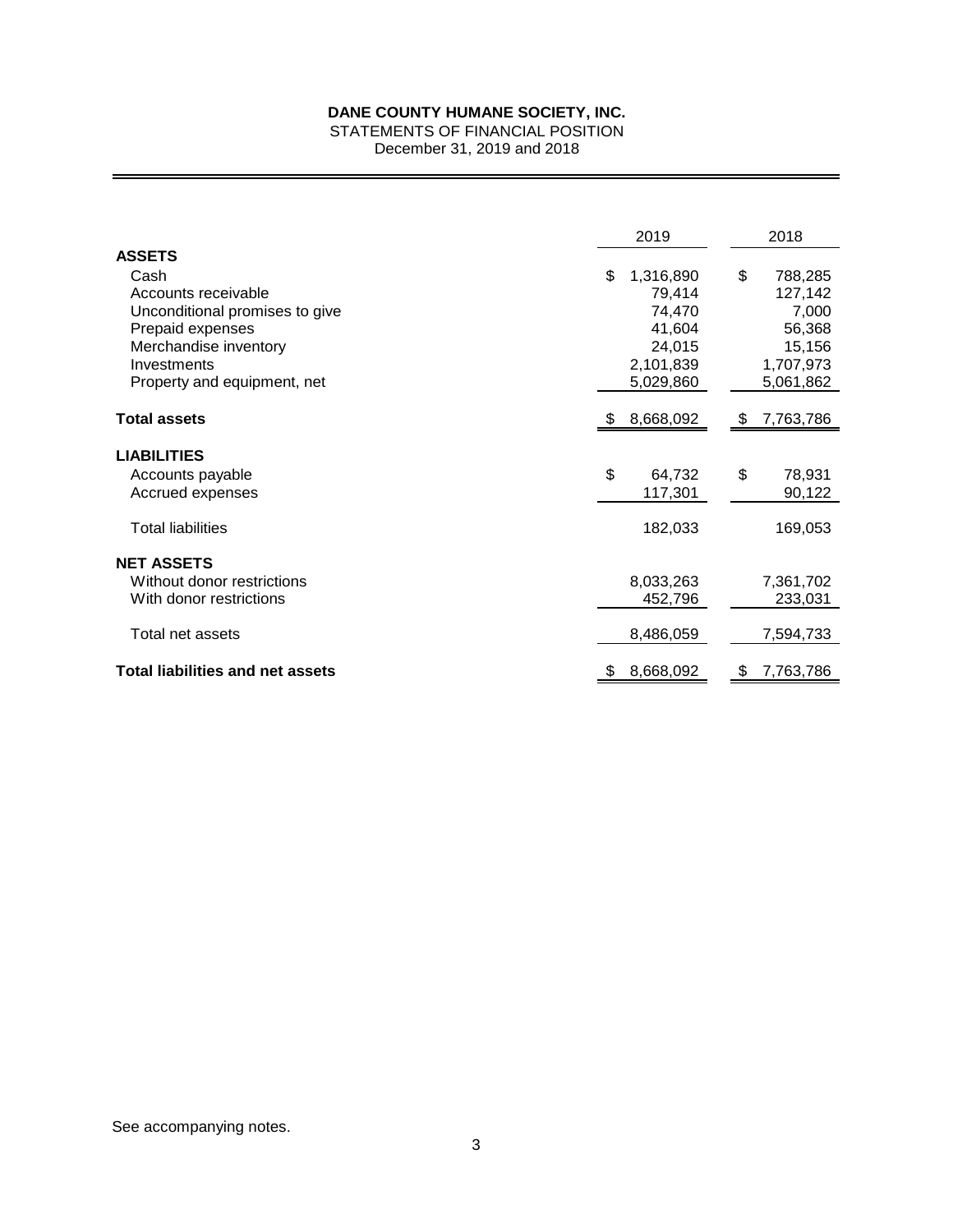STATEMENTS OF ACTIVITIES

Years Ended December 31, 2019 and 2018

|                                                         | 2019               | 2018               |
|---------------------------------------------------------|--------------------|--------------------|
| <b>CHANGES IN NET ASSETS WITHOUT DONOR RESTRICTIONS</b> |                    |                    |
| REVENUES AND GAINS<br>Contributions                     |                    |                    |
| Contributions excluding estates                         | \$<br>1,878,430    | \$<br>1,772,394    |
| Bequests from estates                                   | 800,852            | 1,340,727          |
| Special events                                          | 288,362            | 252,944            |
| Donated thrift store merchandise inventory              | 139,406            |                    |
| Contracts, sales, and other revenues and gains          |                    |                    |
| Program service revenues                                | 1,493,743          | 1,352,192          |
| Investment return, net                                  | 280,768            | (151,095)          |
| Merchandise sales, net                                  | 28,168             | 28,246             |
| Other revenues                                          | 5,239              | 3,510              |
| Total revenues and gains without donor restrictions     | 4,914,968          | 4,598,918          |
| <b>EXPENSES</b>                                         |                    |                    |
| Program services                                        |                    |                    |
| Animal services                                         | 1,772,888          | 1,622,567          |
| Wildlife program                                        | 372,470            | 340,188            |
| Adoption and reception services                         | 582,028            | 613,051            |
| Volunteer program<br>Education and outreach             | 139,392<br>282,531 | 128,760<br>282,159 |
| Supporting activities                                   |                    |                    |
| Management and general                                  | 387,285            | 417,452            |
| Fundraising                                             |                    |                    |
| Development                                             | 640,025            | 552,813            |
| Thrift store                                            | 179,286            | 37,856             |
| Total expenses                                          | 4,355,905          | 3,994,846          |
| NET ASSETS RELEASED FROM RESTRICTIONS                   |                    |                    |
| Satisfaction of purpose restrictions                    | 112,498            | 50,604             |
| Change in net assets without donor restrictions         | 671,561            | 654,676            |
| <b>CHANGES IN NET ASSETS WITH DONOR RESTRICTIONS</b>    |                    |                    |
| Contributions                                           | 332,263            | 179,230            |
| Net assets released from restrictions                   | (112, 498)         | (50, 604)          |
| Change in net assets with donor restrictions            | 219,765            | 128,626            |
| <b>Change in net assets</b>                             | 891,326            | 783,302            |
| Net assets at beginning of year                         | 7,594,733          | 6,811,431          |
| Net assets at end of year                               | \$<br>8,486,059    | \$<br>7,594,733    |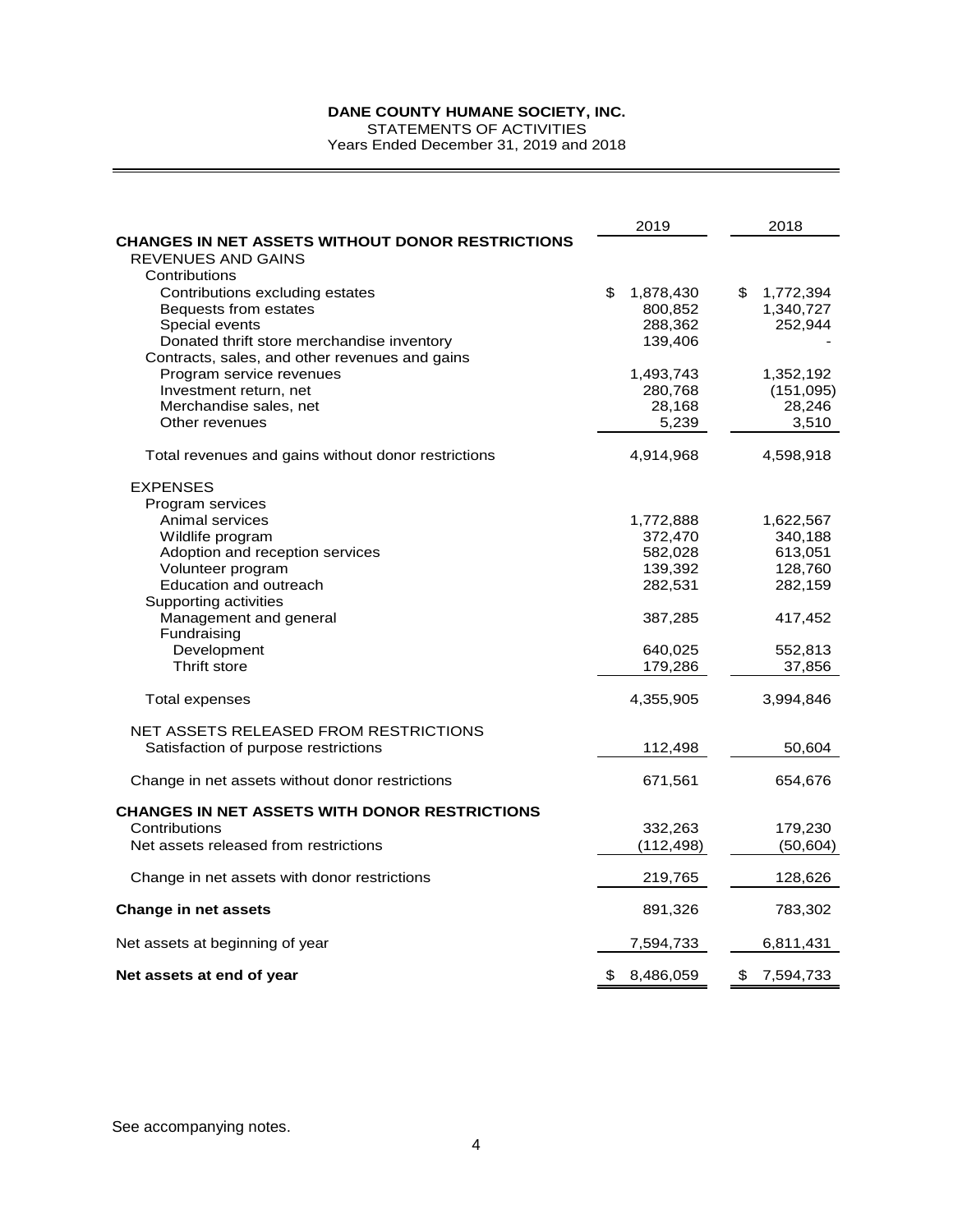STATEMENTS OF FUNCTIONAL EXPENSES

Year Ended December 31, 2019

|                                                                           | Adoption                  |                     |                           |                      | Fundraising               |                           |               |                     |                   |
|---------------------------------------------------------------------------|---------------------------|---------------------|---------------------------|----------------------|---------------------------|---------------------------|---------------|---------------------|-------------------|
|                                                                           | Animal<br><b>Services</b> | Wildlife<br>Program | and Reception<br>Services | Volunteer<br>Program | Education<br>and Outreach | Management<br>and General | Development   | <b>Thrift Store</b> | Total<br>Expenses |
| Personnel                                                                 | \$1,166,936               | 265,205<br>\$.      | \$<br>460,399             | \$<br>28,169         | \$<br>233,807             | \$<br>259,868             | \$<br>388,240 | \$<br>116,334       | \$3,018,958       |
| Professional services                                                     | 50,041                    | 239                 | 4,550                     |                      | 7,662                     | 34,164                    | 17,844        |                     | 114,500           |
| Advertising                                                               |                           |                     |                           |                      |                           |                           | 18,900        | 1,318               | 20,218            |
| Animal care supplies                                                      | 205,516                   | 47,523              | 26,300                    |                      | 34,139                    |                           |               |                     | 313,478           |
| Office and supplies                                                       | 23,575                    | 16,194              | 67,396                    | 11,223               | 537                       | 59,469                    | 166,998       | 135,465             | 480,857           |
| <b>Facilities</b>                                                         | 155,766                   | 19,272              | 39,256                    |                      | 3,492                     | 8,264                     | 23,367        | 42,997              | 292,414           |
| Conferences and trainings                                                 | 3,315                     | 1,296               |                           |                      |                           | 12,009                    | 2,814         |                     | 19,434            |
| Depreciation                                                              | 146,519                   | 19,761              | 28,515                    |                      | 2,536                     | 6,003                     | 17,470        | 11,035              | 231,839           |
| Insurance                                                                 | 16,994                    | 2,980               | 4,025                     |                      | 358                       | 6,063                     | 2,396         |                     | 32,816            |
| <b>Miscellaneous</b>                                                      | 4,226                     |                     | 1,076                     |                      |                           | 1,445                     | 1,996         | 758                 | 9,501             |
| Total expenses                                                            | 1,772,888                 | 372,470             | 631,517                   | 139,392              | 282,531                   | 387,285                   | 640,025       | 307,907             | 4,534,015         |
| Less expenses included<br>with revenues on the<br>statement of activities |                           |                     | (49, 489)                 |                      |                           |                           |               | (128, 621)          | (178, 110)        |
|                                                                           |                           |                     |                           |                      |                           |                           |               |                     |                   |
| <b>Total expenses included</b><br>in the expense section of               |                           |                     |                           |                      |                           |                           |               |                     |                   |
| the statement of activities                                               | \$1,772,888               | 372,470             | 582,028                   | 139,392<br>\$.       | 282,531                   | 387,285<br>\$             | \$<br>640,025 | \$<br>179,286       | \$4,355,905       |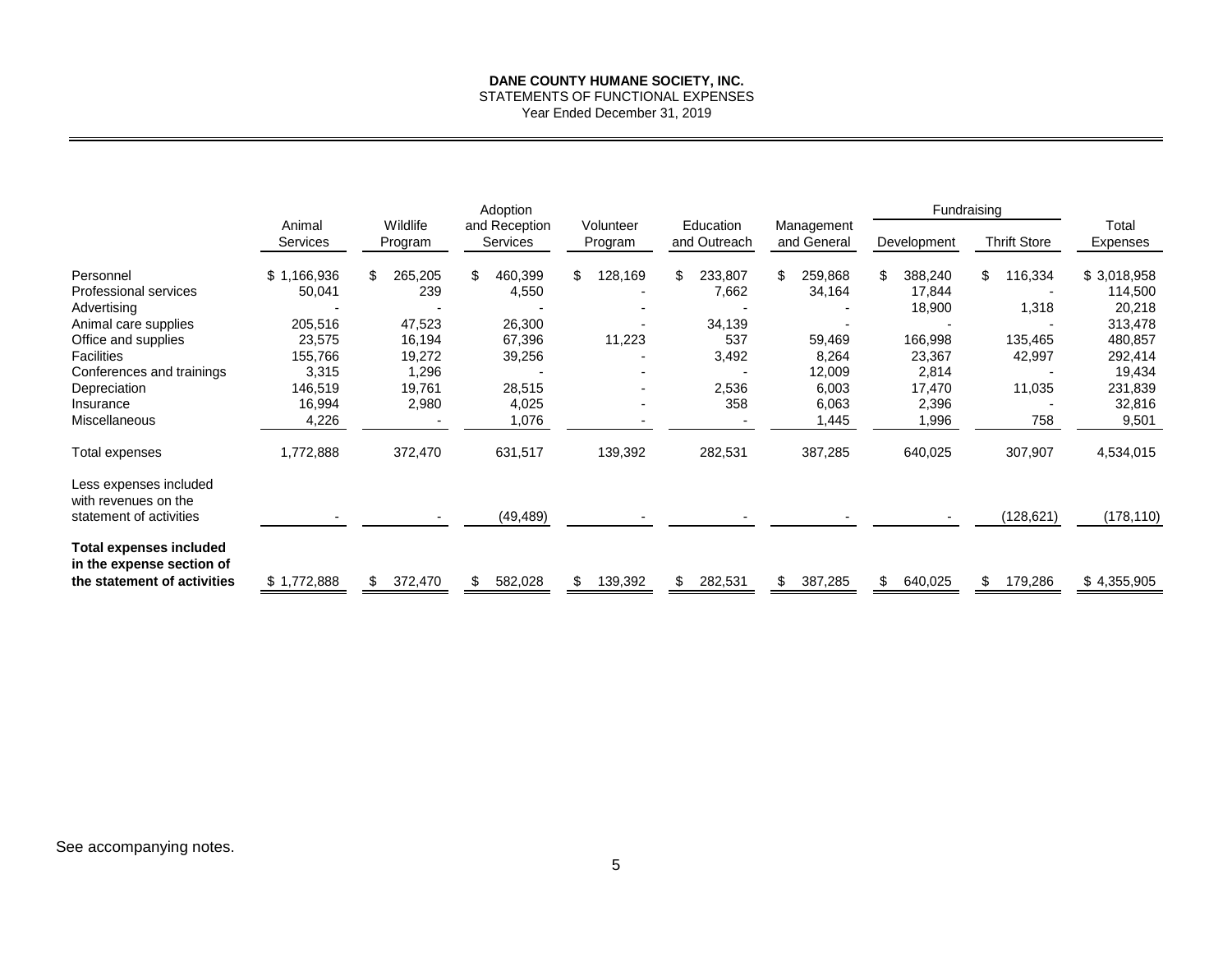STATEMENTS OF FUNCTIONAL EXPENSES

Year Ended December 31, 2018

|                                                             |                           |                     | Adoption                         |                      |                           |                           | Fundraising    |                     |                   |
|-------------------------------------------------------------|---------------------------|---------------------|----------------------------------|----------------------|---------------------------|---------------------------|----------------|---------------------|-------------------|
|                                                             | Animal<br><b>Services</b> | Wildlife<br>Program | and Reception<br><b>Services</b> | Volunteer<br>Program | Education<br>and Outreach | Management<br>and General | Development    | <b>Thrift Store</b> | Total<br>Expenses |
| Personnel                                                   | \$1,030,656               | 239,228<br>\$.      | 455,763<br>\$                    | 117,812<br>\$        | \$<br>201,310             | 265,498<br>S              | \$<br>343,627  | \$<br>30,454        | \$2,684,348       |
| Professional services                                       | 35,497                    |                     |                                  |                      | 5,201                     | 36,899                    | 1,017          |                     | 78,614            |
| Advertising                                                 |                           |                     |                                  |                      |                           |                           | 11,165         |                     | 11,165            |
| Animal care supplies                                        | 169,167                   | 45,879              | 11,897                           |                      | 38,111                    |                           |                |                     | 265,054           |
| Office and supplies                                         | 55,843                    | 8,204               | 120,998                          | 10,948               | 15,753                    | 89,320                    | 168,507        | 7,402               | 476,975           |
| <b>Facilities</b>                                           | 161,507                   | 23,164              | 38,679                           |                      | 11,909                    | 8,143                     | 14,556         |                     | 257,958           |
| Conferences and trainings                                   | 9,598                     | 55                  | 156                              |                      |                           | 5,316                     | 175            |                     | 15,300            |
| Depreciation                                                | 141,779                   | 20,302              | 33,735                           |                      | 8,531                     | 5,792                     | 12,125         |                     | 222,264           |
| Insurance                                                   | 15,894                    | 3,255               | 4,015                            |                      | 1,236                     | 6,411                     | 1,511          |                     | 32,322            |
| Miscellaneous                                               | 2,626                     | 101                 | 551                              |                      | 108                       | 73                        | 130            |                     | 3,589             |
| Total expenses                                              | 1,622,567                 | 340,188             | 665,794                          | 128,760              | 282,159                   | 417,452                   | 552,813        | 37,856              | 4,047,589         |
| Less expenses included<br>with revenues on the              |                           |                     |                                  |                      |                           |                           |                |                     |                   |
| statement of activities                                     |                           |                     | (52, 743)                        |                      |                           |                           |                |                     | (52, 743)         |
| <b>Total expenses included</b><br>in the expense section of |                           |                     |                                  |                      |                           |                           |                |                     |                   |
| Total expenses                                              | \$1,622,567               | 340,188             | 613,051<br>\$.                   | 128,760              | 282,159<br>\$.            | 417,452<br>\$.            | 552,813<br>\$. | 37,856              | \$3,994,846       |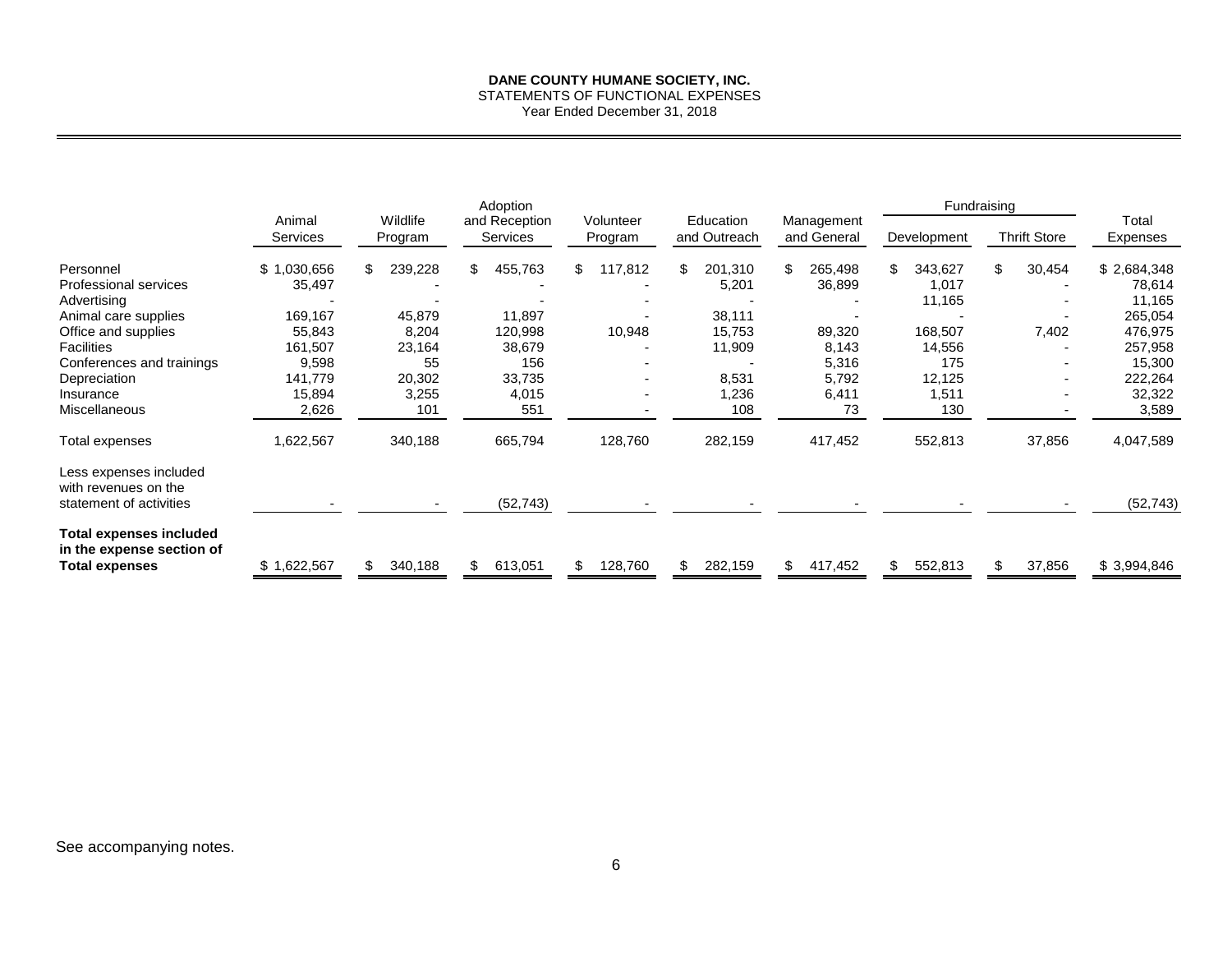STATEMENTS OF CASH FLOWS

Years Ended December 31, 2019 and 2018

|                                                                 | 2019            |    | 2018          |
|-----------------------------------------------------------------|-----------------|----|---------------|
| <b>CASH FLOWS FROM OPERATING ACTIVITIES</b>                     |                 |    |               |
| Change in net assets                                            | \$<br>891,326   | \$ | 783,302       |
| Adjustments to reconcile change in net assets to net cash flows |                 |    |               |
| from operating activities                                       |                 |    |               |
| Depreciation                                                    | 231,839         |    | 222,264       |
| Contributions restricted for capital improvements               | (104, 200)      |    | (38, 479)     |
| Net realized and unrealized (gains) losses on investments       | (227, 451)      |    | 185,419       |
| Amortization of deferred lease incentive                        | 2,000           |    | 2,000         |
| (Increase) decrease in assets                                   |                 |    |               |
| Accounts receivable                                             | 47,728          |    | (89, 467)     |
| Unconditional promises to give                                  | (67, 470)       |    | 223,011       |
| Prepaid expenses                                                | 14,764          |    | 8,258         |
| Merchandise inventory                                           | (8, 859)        |    | 9,664         |
| Increase (decrease) in liabilities                              |                 |    |               |
| Accounts payable                                                | (14, 199)       |    | (3, 374)      |
| Accrued expenses                                                | 25,179          |    | 6,827         |
| Advances on conditional grants                                  |                 |    | (11, 953)     |
| Net cash flows from operating activities                        | 790,657         |    | 1,297,472     |
| <b>CASH FLOWS FROM INVESTING ACTIVITIES</b>                     |                 |    |               |
| Purchases of investments                                        | (3,644,960)     |    | (3, 145, 618) |
| Proceeds from sales of investments                              | 3,478,546       |    | 2,073,030     |
| Purchases of property and equipment                             | (199, 838)      |    | (86, 681)     |
| Net cash flows from investing activities                        | (366, 252)      |    | (1, 159, 269) |
| <b>CASH FLOWS FROM FINANCING ACTIVITIES</b>                     |                 |    |               |
| Proceeds from contributions restricted for capital improvements | 104,200         |    | 41,479        |
| Net change in cash                                              | 528,605         |    | 179,682       |
| Cash at beginning of year                                       | 788,285         |    | 608,603       |
| Cash at end of year                                             | \$<br>1,316,890 | \$ | 788,285       |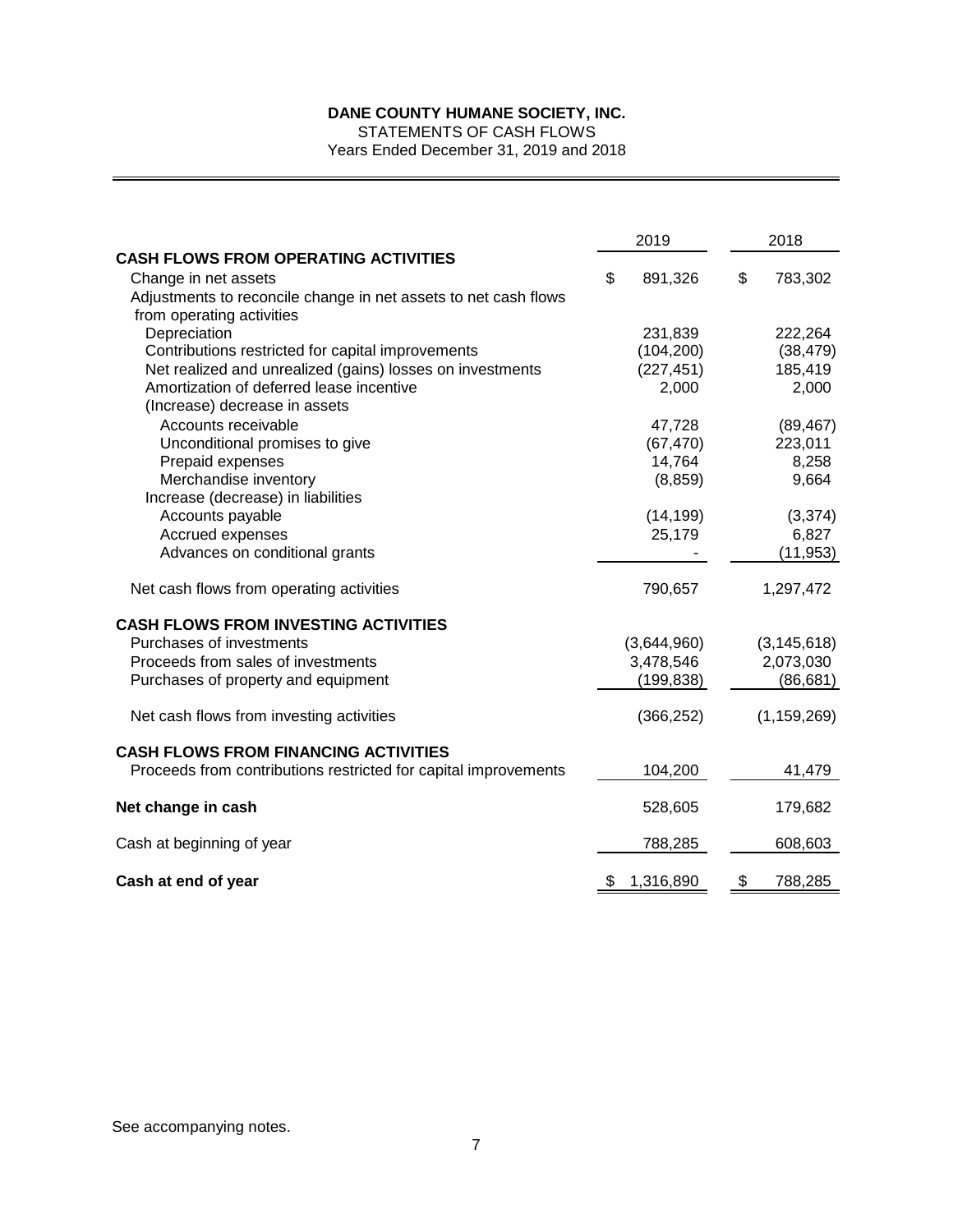NOTES TO FINANCIAL STATEMENTS December 31, 2019 and 2018

## NOTE 1—SUMMARY OF SIGNIFICANT ACCOUNTING POLICIES

#### **Nature of Activities**

Dane County Humane Society, Inc. (DCHS), located in Madison, Wisconsin, is a leader in creating a more humane community focusing on the human relationship with companion animals. DCHS's mission focuses on "helping people help animals." DCHS is effective in its mission through maintaining financially stable and sustainable operations with balanced revenue and expenses. DCHS educates and supports the public regarding animal welfare and companion animal ownership and instills the value that a pet is a life-long commitment and privilege. DCHS's wildlife program provides responsible care for the ill, injured, and orphaned wildlife of south central Wisconsin. DCHS's work also includes promoting a legislative agenda in support of creating a more humane community. DCHS's primary sources of revenue include contributions and various program service fees.

#### **Accounts Receivable**

Accounts receivable primarily represent amounts due from municipalities for animal services provided by DCHS. Accounts receivable are stated at the amount management expects to be collected from outstanding balances. As of December 31, 2019 and 2018, management has determined, based on historical experience, that all amounts are fully collectible and no allowance for doubtful accounts is necessary.

#### **Property and Equipment**

Purchases of property and equipment in excess of \$1,000 are capitalized and carried at cost. Depreciation is computed using the straight-line method.

#### **Promises to Give**

Unconditional promises to give are recognized as revenues in the period received and as assets, decreases of liabilities, or expenses depending on the form of the benefits received. Conditional promises to give are recognized only when the conditions on which they depend are substantially met and the promises become unconditional. At December 31, 2019, unconditional promises to give totaling \$71,470 are receivable in less than one year and unconditional promises to give totaling \$3,000 are receivable in one to five years.

#### **Merchandise Inventory**

Merchandise inventory consists of donated items for resale in DCHS's thrift store. Merchandise inventory is stated at the lower of cost or net realizable value. Cost is determined by the first-in, first-out method. Donated inventory is stated at the anticipated sales price.

#### **Investments**

DCHS reports investments in equity securities with readily determinable fair values at their fair values in the statement of financial position. Unrealized gains and losses are included in the change in net assets in the accompanying statement of activities.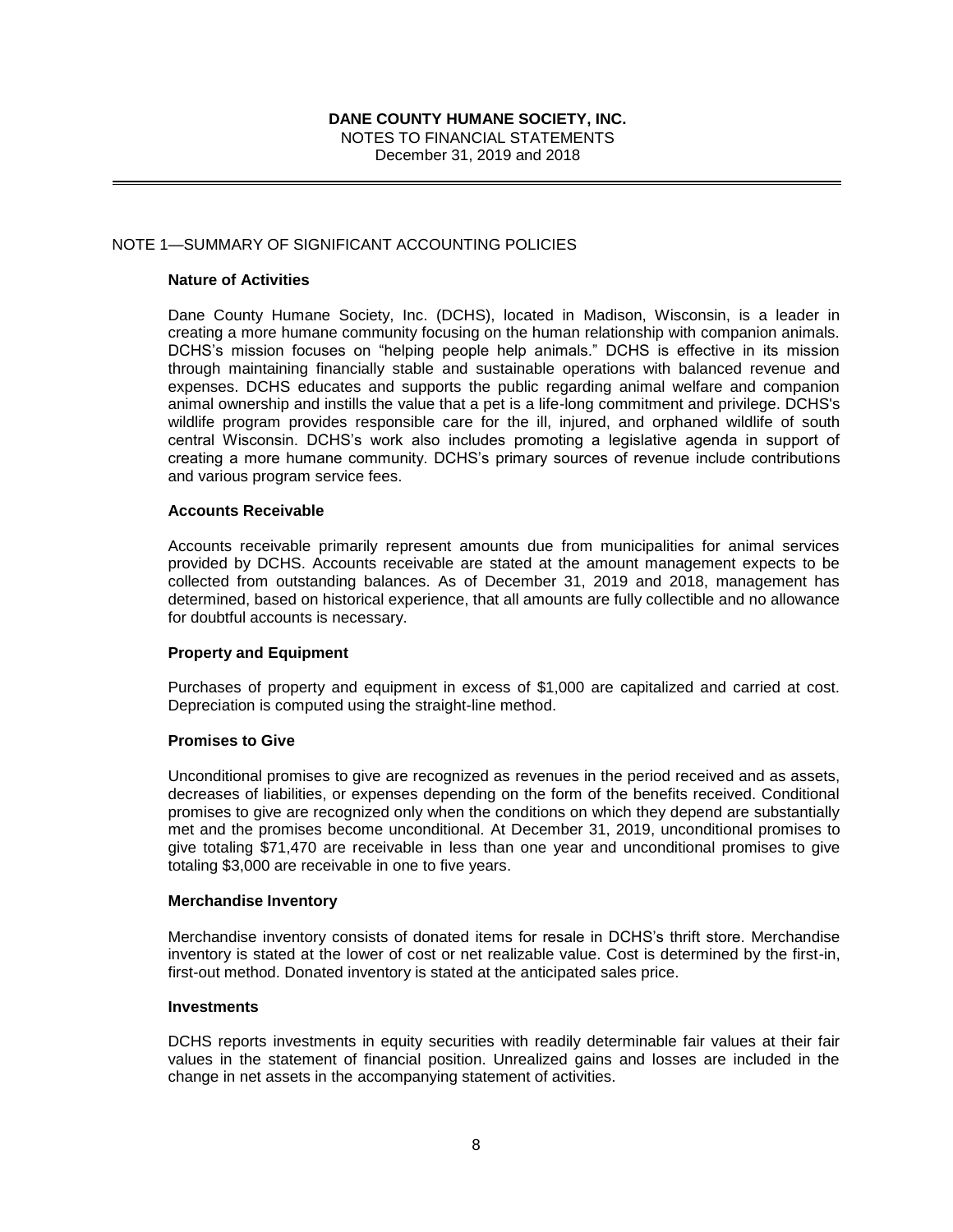NOTES TO FINANCIAL STATEMENTS December 31, 2019 and 2018

## NOTE 1—SUMMARY OF SIGNIFICANT ACCOUNTING POLICIES (continued)

#### **Contributions**

Contributions that are restricted by the donor are reported as increases in net assets without donor restrictions if the restrictions expire (that is, when a stipulated time restriction ends or purpose restriction is accomplished) in the reporting period in which the revenue is recognized. All other donor-restricted contributions are reported as increases in net assets with donor restrictions. When a restriction expires, net assets with donor restrictions are reclassified to net assets without donor restrictions and reported in the statement of activities as net assets released from donor restrictions.

## **Program Service Revenues**

Program service revenues include adoption fees, redemption fees, registration fees for certain education and outreach programs, and fees for other program services. These services are generally considered to be a single performance obligation that is satisfied at a point in time and revenue is recognized when the service is provided. It is the policy of DCHS to not refund these fees. DCHS also provides animal services to certain municipalities under contracts that are renewed annually. Animal services revenue is recognized once the services have been provided. DCHS invoices the municipality on a monthly basis based on the number of animals served at the fee established in the contract. DCHS also provides veterinary training services to an educational institution under a fixed-price contract that is renewed annually. Veterinary training services revenue is recognized once the services have been provided. DCHS receives payment from the educational institution on a monthly basis based on the number of students enrolled in the program that month.

#### **Merchandise Sales**

Revenue for merchandise sales is recognized when the customer receives and pays for the merchandise. Sales taxes collected from customers are excluded from revenue. DCHS does not have any financing components as payment is received at or shortly after the point of sale. Returns are expected to be insignificant.

## **Donated Services**

Donated services are recognized as contributions if the services create or enhance nonfinancial assets or they require specialized skills, are provided by individuals possessing those skills, and would typically need to be purchased if not provided by donation. See Note 11 for further discussion of donated services recognized as contributions.

Volunteers also provided a variety of tasks such as animal exercise and socialization, animal care, customer service, animal adoption, foster care, services at special events, computer services, veterinary services assistance, and clerical work throughout the year that are not recognized as contributions in the financial statements since the recognition criteria were not met. DCHS received approximately 112,000 and 114,000 volunteer hours during the years ended December 31, 2019 and 2018, respectively.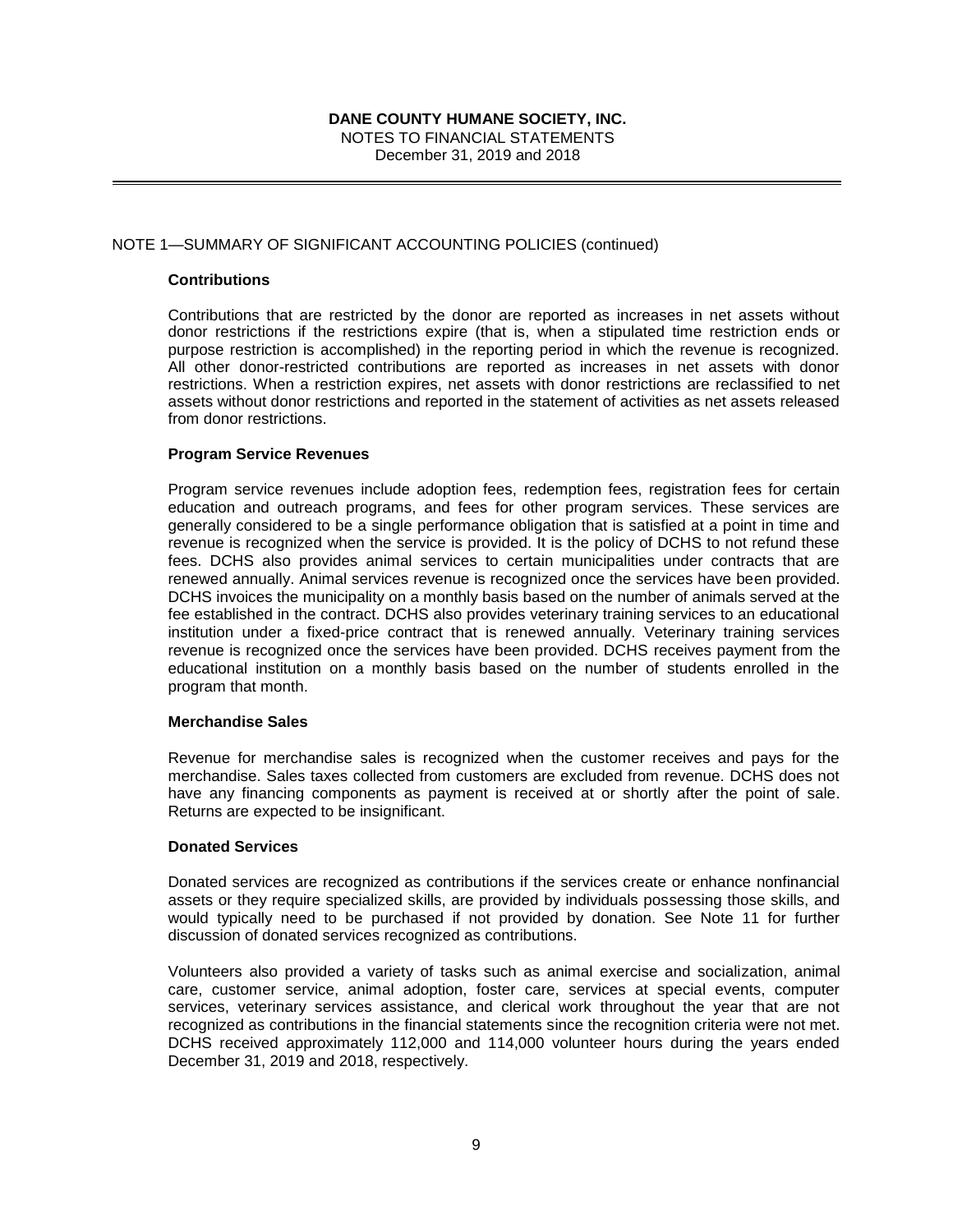NOTES TO FINANCIAL STATEMENTS December 31, 2019 and 2018

## NOTE 1—SUMMARY OF SIGNIFICANT ACCOUNTING POLICIES (continued)

#### **Expense Allocation**

The financial statements report certain categories of expenses that are attributable to more than one program service or supporting activity. Therefore, these expenses require allocation on a reasonable basis that is consistently applied. The expenses that are allocated include facilities and depreciation, which are allocated on a square-footage basis, as well as personnel, professional services, animal care supplies, office and supplies, conferences and trainings, insurance, and miscellaneous, which are allocated on the basis of estimates of time and effort.

The following program services and supporting activities are included in the accompanying financial statements:

*Animal services—*DCHS's animal services include open-admission animal intake, customer service, daily care of animals, spay/neuter services, humane euthanasia, and participation in the Sheltering Animals of Abuse Victims program. In addition, DCHS worked with the City of Madison and Dane County animal services and the City of Edgerton to ensure it properly fulfills the services outlined in its contracts with these municipalities.

*Wildlife program*—DCHS's wildlife rehabilitation program provides care for the ill, injured, and orphaned wildlife of south central Wisconsin, including songbirds, mammals, raptors, waterfowl, and reptiles.

*Adoption and reception services—*DCHS's adoption and reception services include customer service and animal adoptions at DCHS's main location, DCHS's Thrift Store, and Mounds Pet Food Warehouse satellite centers. The main adoption center also offers merchandise such as educational books and pet supplies for sale to individuals adopting animals as well as to other patrons.

*Volunteer program*—DCHS's volunteer program includes recruitment, training, supervision, and retention of DCHS's volunteers.

*Education and outreach*—DCHS's education and outreach services include youth, adult, and public education programs such as Camp Pawprint, Humane Heroes, scout badge workshops, dog training classes, school field trips, shelter tours, educational presentations and public speaking engagements. Outreach programs include Pets for Life and Community Dog Day, focused on closing the service gaps for pets in underserved neighborhoods, keeping pets in their homes, and a pet food pantry program.

*Management and general*—DCHS's management and general activities include accounting and production of financial reports, development and oversight of the annual budget, supervision of all departments, maintenance of personnel records, and representation of DCHS within the community.

*Development*—DCHS's development activities include cultivation of new and major donors, direct mail appeals, fundraising events, membership solicitations, planned giving activities, media and public relations activities, and production of DCHS's newsletter.

*Thrift store*—DCHS's thrift store offers gently used clothing, pet supplies, household goods, jewelry, puzzles, games, and more for sale to generate revenue to support shelter operations.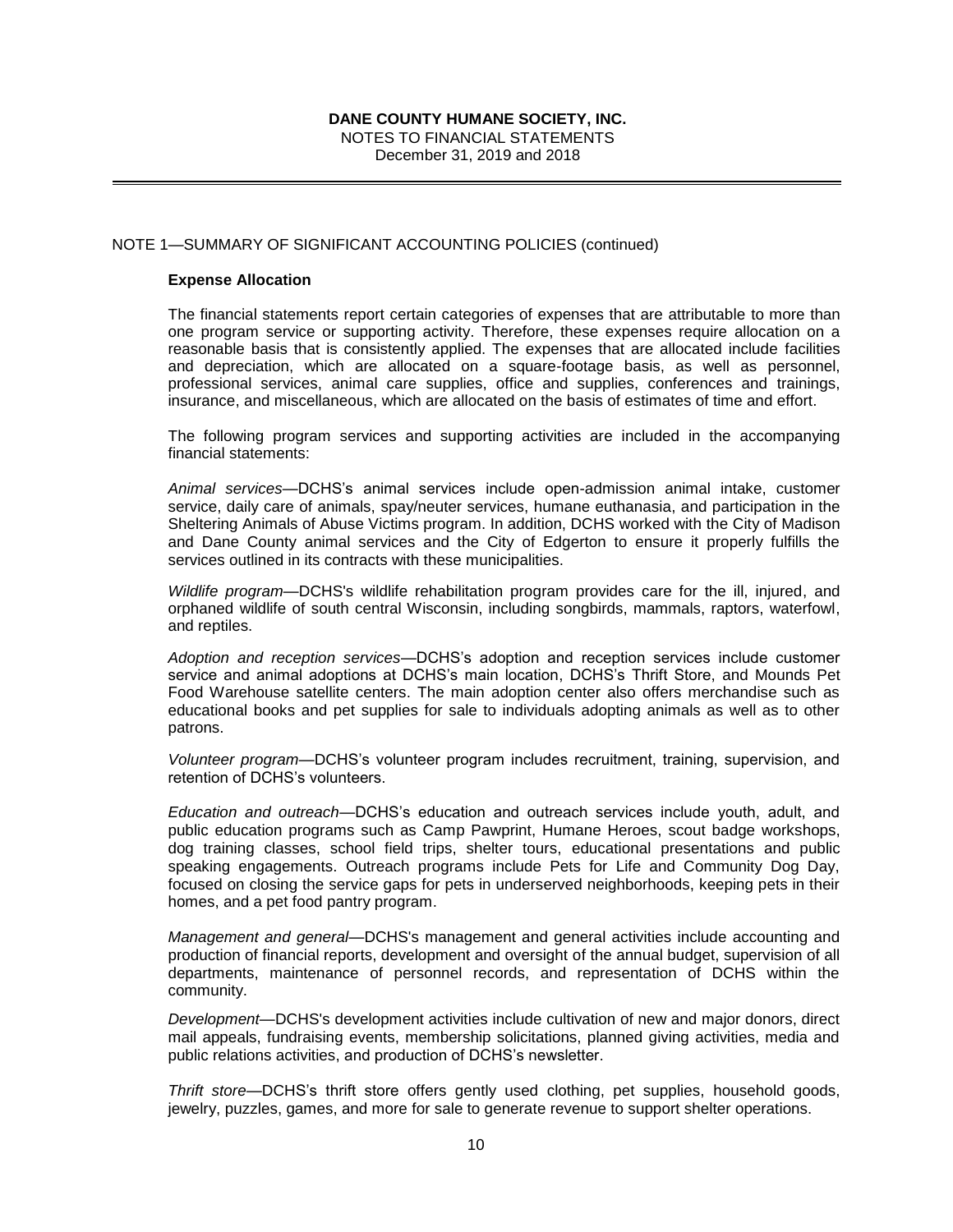NOTES TO FINANCIAL STATEMENTS December 31, 2019 and 2018

## NOTE 1—SUMMARY OF SIGNIFICANT ACCOUNTING POLICIES (continued)

#### **Income Tax Status**

DCHS is exempt from federal income tax under Section 501(c)(3) of the Internal Revenue Code. In addition, DCHS qualifies for the charitable contribution deduction under Section 170(b)(1)(A) and has been classified as an organization other than a private foundation under Section 509(a)(2).

#### **Adoption of New Accounting Guidance**

On May 28, 2014, the Financial Accounting Standards Board (FASB) issued Accounting Standards Update (ASU) No. 2014-09, *Revenue from Contracts with Customers (Topic 606)*. The ASU and all subsequently issued clarifying ASUs supersedes the revenue recognition requirements and most industry-specific guidance in U.S. generally accepted accounting principles. The core principle of the new guidance is that an entity recognizes revenue to depict the transfer of promised goods or services to customers in an amount that reflects the consideration to which the entity expects to be entitled in exchange for those goods or services. The new guidance also includes a cohesive set of disclosure requirements that will provide users of the financial statements with comprehensive information about the nature, amount, timing, and uncertainty of revenue and cash flows arising from the entity's contracts with customers.

DCHS adopted the requirements of the new guidance as of January 1, 2019, using the modified retrospective method of transition. In applying the new guidance, DCHS elected to use the practical expedient that allows the guidance to be applied only to contracts that were not complete as of January 1, 2019.

The majority of DCHS's revenue from contracts with customers, which includes program service revenues and merchandise sales, is recognized at a point in time based on the transfer of control. Revenue recognized over time primarily consists of performance obligations that are satisfied within one year or less. In addition, the majority of DCHS's contracts do not contain variable consideration and contract modifications are generally minimal.

The adoption of the new guidance did not have a significant impact on DCHS's financial statements. The majority of DCHS's revenue arrangements generally consist of a single performance obligation to transfer promised goods or services. Based on DCHS's evaluation process and review of its contracts with customers, the timing and amount of revenue recognized previously is consistent with how revenue is recognized under the new guidance.

Also, on June 21, 2018, the FASB issued ASU No. 2018-08, Not*-for-Profit Entities (Topic 958): Clarifying the Scope and the Accounting Guidance for Contributions Received and Contributions Made*. The ASU provides a more robust framework for evaluating whether transactions such as grants and similar contracts with government agencies and others should be accounted for as exchange transactions (that is, revenue from contracts with customers) or contributions. The ASU also assists entities in determining whether a contribution is conditional. DCHS adopted the requirements of the ASU as of January 1, 2019. The changes in the ASU have been applied on a modified prospective basis, that is, the changes have been applied to agreements that are either not completed as of January 1, 2019, or entered into after that date.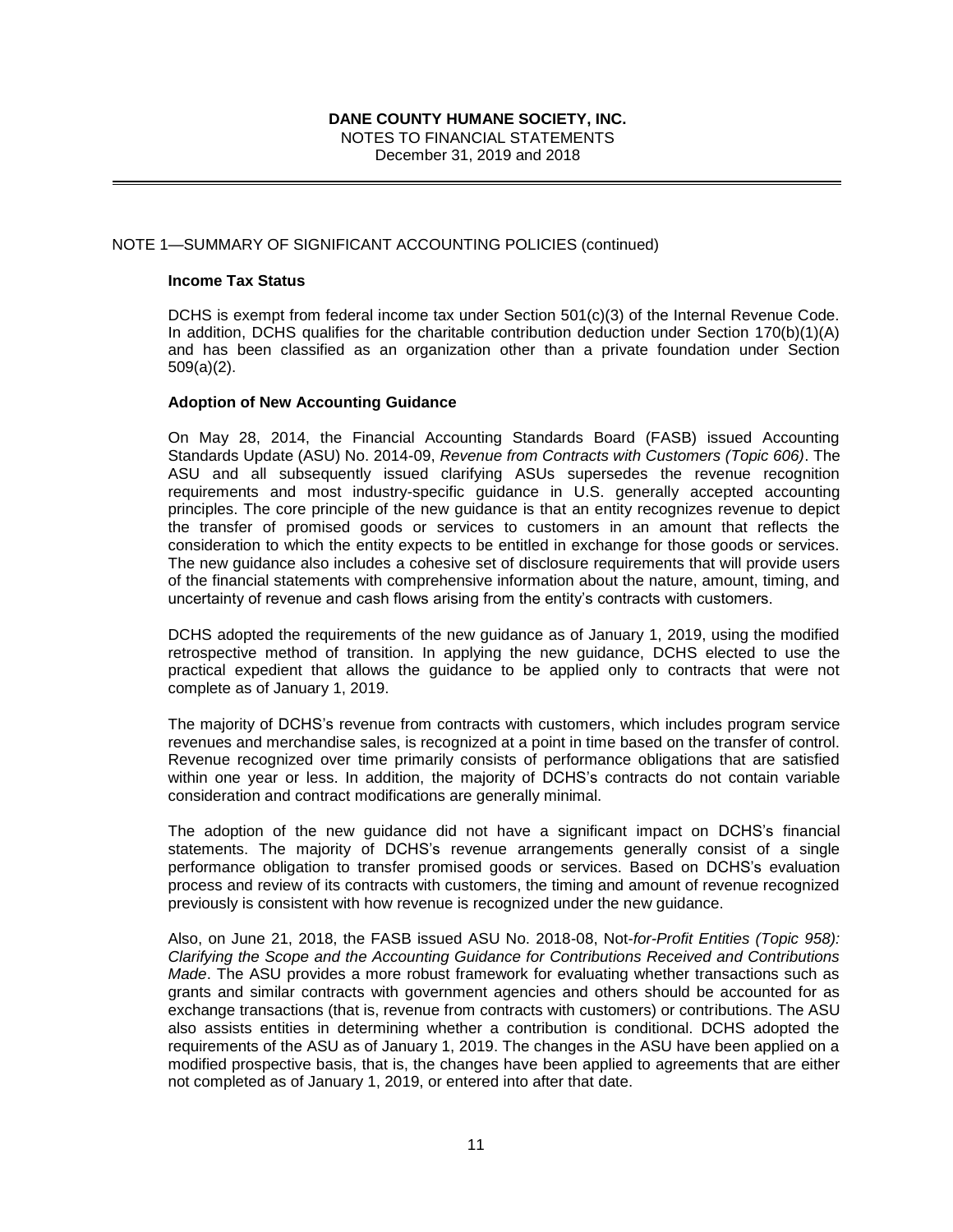NOTES TO FINANCIAL STATEMENTS December 31, 2019 and 2018

#### NOTE 1—SUMMARY OF SIGNIFICANT ACCOUNTING POLICIES (continued)

## **Estimates**

Management uses estimates and assumptions in preparing financial statements. Those estimates and assumptions affect the reported amounts of assets and liabilities, the disclosure of contingent assets and liabilities, and the reported revenues and expenses. Actual results could differ from those estimates.

#### **Reclassifications**

Certain accounts in the prior year financial statements have been reclassified for comparative purposes to conform to the presentation in the current year financial statements.

#### **Date of Management's Review**

Management has evaluated subsequent events through March 18, 2020, the date which the financial statements were available to be issued.

#### NOTE 2—CONCENTRATIONS OF CREDIT RISK

DCHS maintains its cash balances in one financial institution located in Madison, Wisconsin. The balances are insured by the Federal Deposit Insurance Corporation up to \$250,000. At December 31, 2019 and 2018, DCHS's uninsured cash balances total approximately \$1,056,000 and \$570,000, respectively, primarily due to a relatively higher volume of contributions received close to year end. DCHS places its cash balances with high credit quality financial institutions. Although DCHS's cash balances average approximately \$814,000, DCHS has not experienced any losses and believes it is not exposed to any significant credit risk on cash balances.

#### NOTE 3—PROPERTY AND EQUIPMENT

Property and equipment consist of the following:

|                                                                                                                                                                              | 2019                                                                                         | 2018                                                                                        |
|------------------------------------------------------------------------------------------------------------------------------------------------------------------------------|----------------------------------------------------------------------------------------------|---------------------------------------------------------------------------------------------|
| Land<br><b>Building</b><br>Horse and livestock barn<br>Construction in progress<br>Land improvements<br>Leasehold improvements<br>Wildlife center<br>Furniture and equipment | 1,240,097<br>S<br>5.372.649<br>429.623<br>118,910<br>233,692<br>37.400<br>238,190<br>858,568 | 1,240,097<br>S<br>5,298,193<br>429.623<br>46,811<br>233,692<br>35.543<br>238,190<br>807,143 |
| Vehicles                                                                                                                                                                     | 99.509                                                                                       | 99,509                                                                                      |
| Accumulated depreciation                                                                                                                                                     | 8,628,638<br>(3,598,778)                                                                     | 8,428,801<br>(3,366,939)                                                                    |
|                                                                                                                                                                              | 5.029.860                                                                                    | 5,061,862<br>\$                                                                             |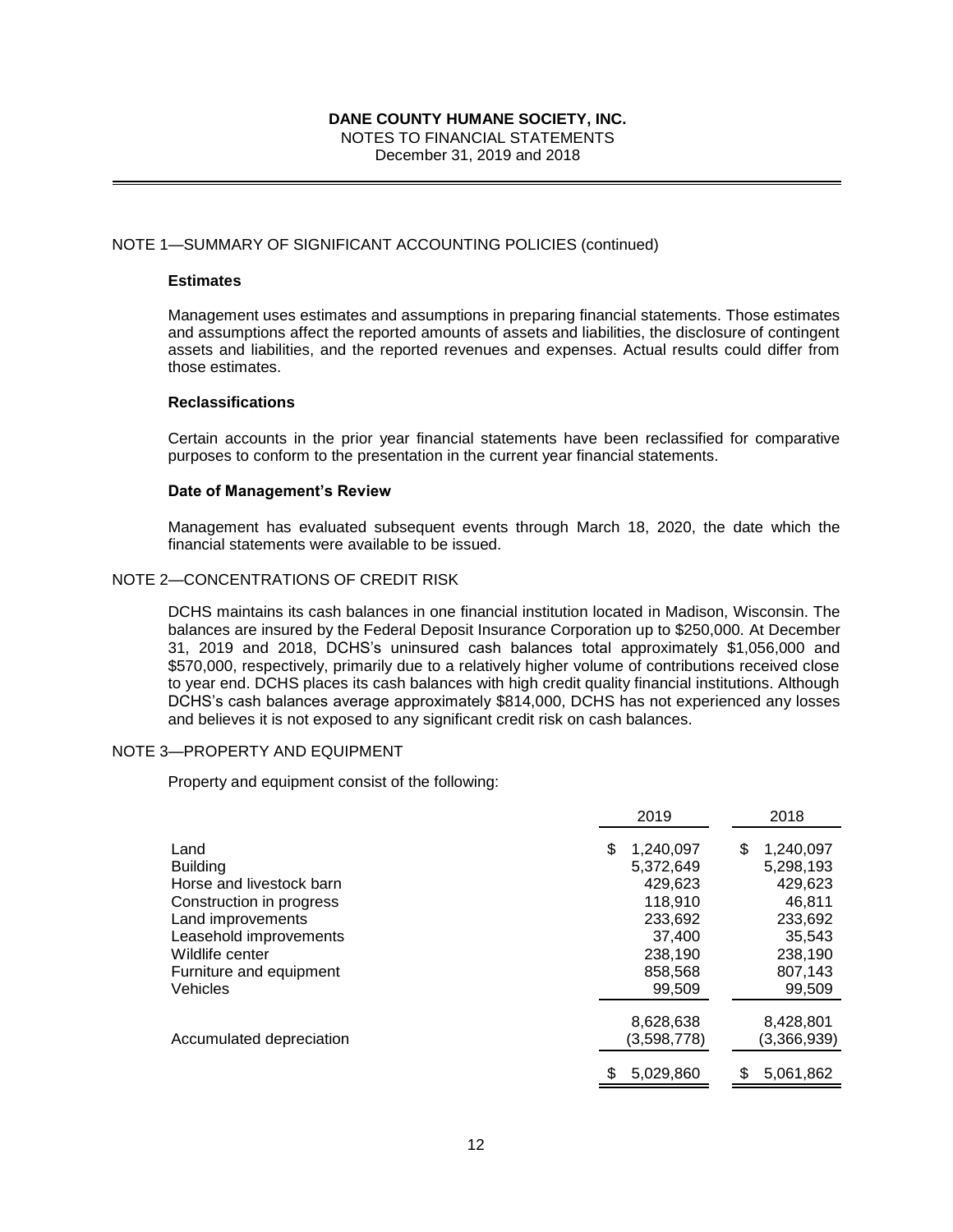## NOTES TO FINANCIAL STATEMENTS

December 31, 2019 and 2018

## NOTE 4—INVESTMENTS

Investments are comprised of the following:

|                                                     | 2019                            | 2018                           |
|-----------------------------------------------------|---------------------------------|--------------------------------|
| Money market funds<br>Mutual funds<br>Common stocks | 166,539<br>1,187,951<br>747.349 | 50,259<br>1,165,352<br>492,362 |
|                                                     | \$2,101,839                     | 1,707,973                      |

## NOTE 5—FAIR VALUE MEASUREMENTS

Fair values of assets measured on a recurring basis are as follows:

|                               | Assets at Fair Value as of December 31, 2019 |                                                                                      |                                                           |                                                    |  |  |
|-------------------------------|----------------------------------------------|--------------------------------------------------------------------------------------|-----------------------------------------------------------|----------------------------------------------------|--|--|
|                               | Fair Value                                   | Quoted<br>Prices in<br><b>Active Markets</b><br>for Identical<br>Assets<br>(Level 1) | Significant<br>Other<br>Observable<br>Inputs<br>(Level 2) | Significant<br>Unobservable<br>Inputs<br>(Level 3) |  |  |
| Mutual funds<br>Common stocks | 1,187,951<br>\$<br>747,349                   | \$<br>1,187,951<br>747,349                                                           | \$                                                        | \$                                                 |  |  |
|                               | 1,935,300                                    | 1,935,300<br>\$                                                                      | \$                                                        | \$                                                 |  |  |
|                               |                                              | Assets at Fair Value as of December 31, 2018                                         |                                                           |                                                    |  |  |
|                               | Fair Value                                   | Quoted<br>Prices in<br><b>Active Markets</b><br>for Identical<br>Assets<br>(Level 1) | Significant<br>Other<br>Observable<br>Inputs<br>(Level 2) | Significant<br>Unobservable<br>Inputs<br>(Level 3) |  |  |
| Mutual funds<br>Common stocks | \$<br>1,165,352<br>492,362                   | \$<br>1,165,352<br>492,362                                                           | \$                                                        | \$                                                 |  |  |
|                               | 1,657,714<br>\$                              | 1,657,714<br>\$                                                                      | \$                                                        | \$                                                 |  |  |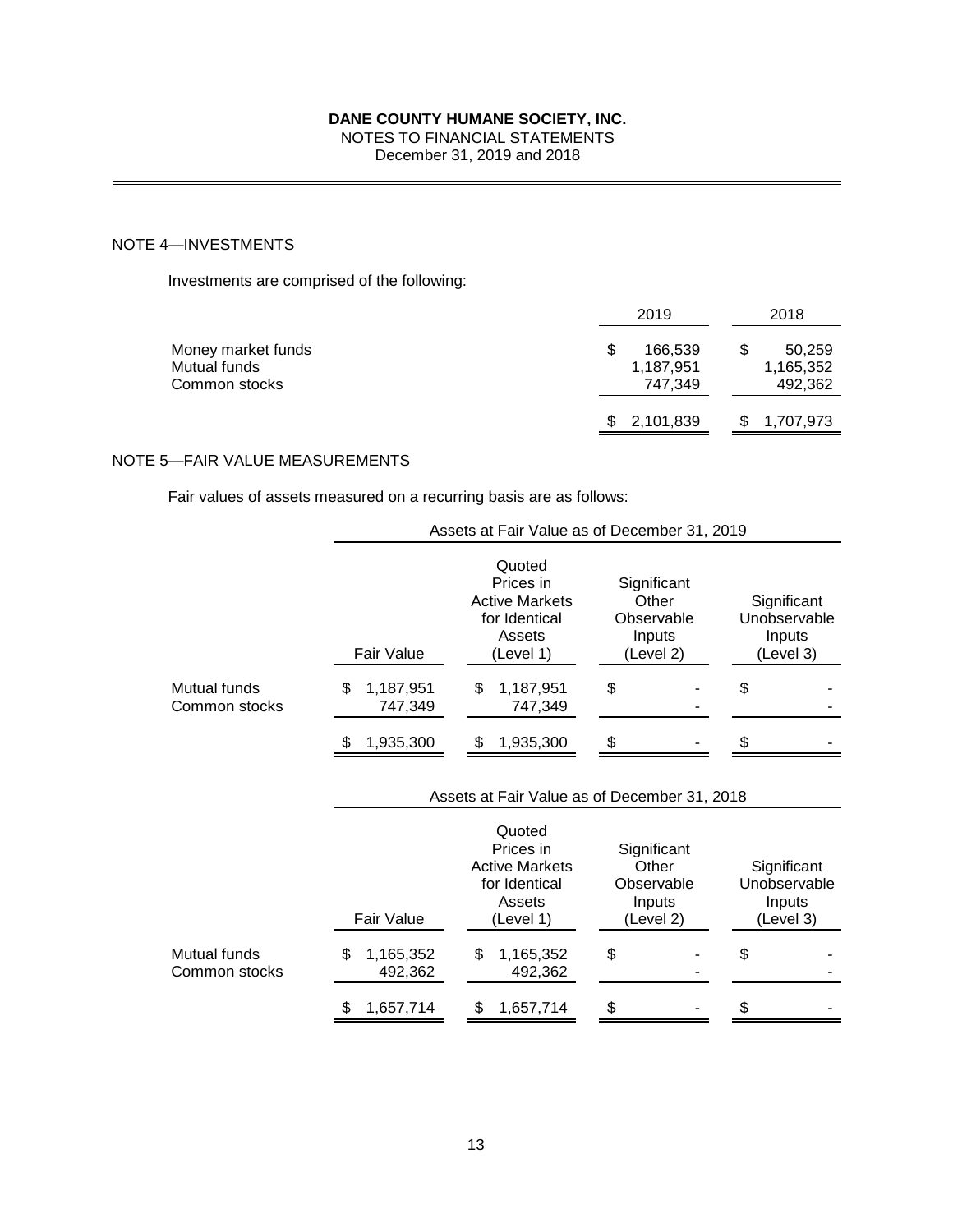NOTES TO FINANCIAL STATEMENTS

December 31, 2019 and 2018

#### NOTE 6—NET ASSETS

Net assets with donor restrictions are available for the following purposes or periods:

|                                                      |    | 2019    | 2018         |
|------------------------------------------------------|----|---------|--------------|
| Medical and animal care                              | S  | 155,001 | \$<br>75,741 |
| Capital improvements                                 |    | 188,927 | 73,917       |
| Equipment                                            |    |         | 1,150        |
| AMS special projects                                 |    | 951     | 1,587        |
| Education and outreach                               |    | 94.034  | 74,866       |
| Other purposes                                       |    | 1,383   | 770          |
| Promises to give with payments due in future periods |    | 12,500  | 5,000        |
|                                                      | S. | 452,796 | 233,031      |

## NOTE 7—LINE OF CREDIT

DCHS has a \$500,000 revolving line of credit. Advances on the credit line are payable on demand and carry an interest rate of the lender's prime rate (4.75% at December 31, 2019). The credit line is secured by DCHS's assets. The line of credit at December 31, 2019 and 2018, had no outstanding balance.

#### NOTE 8—MERCHANDISE SALES

Merchandise sales are comprised of the following:

|                                                                                                                        |   | 2019                           | 2018                      |
|------------------------------------------------------------------------------------------------------------------------|---|--------------------------------|---------------------------|
| Adoption center merchandise sales<br>Adoption center cost of goods sold                                                | S | 76,762<br>(49,489)             | \$<br>80.989<br>(52, 743) |
| Adoption center merchandise sales, net                                                                                 |   | 27,273                         | 28.246                    |
| Thrift store merchandise sales<br>Thrift store cost of donated goods sold<br>Thrift store cost of purchased goods sold |   | 129,516<br>(128, 206)<br>(415) |                           |
| Thrift store merchandise sales, net                                                                                    |   | 895                            |                           |
| Total merchandise sales, net                                                                                           |   | 28,168                         | 28,246                    |

#### NOTE 9—LEASES

DCHS leases space for the thrift store under a noncancelable operating lease requiring monthly payments of \$2,521 that expires May 2020. In February 2020, a new lease was signed for the thrift store that expires May 2025. The lease requires monthly payments of \$6,650 with a 2% increase each year. Rental expenses for the years ended December 31, 2019 and 2018, were \$48,865 and \$26,840, respectively.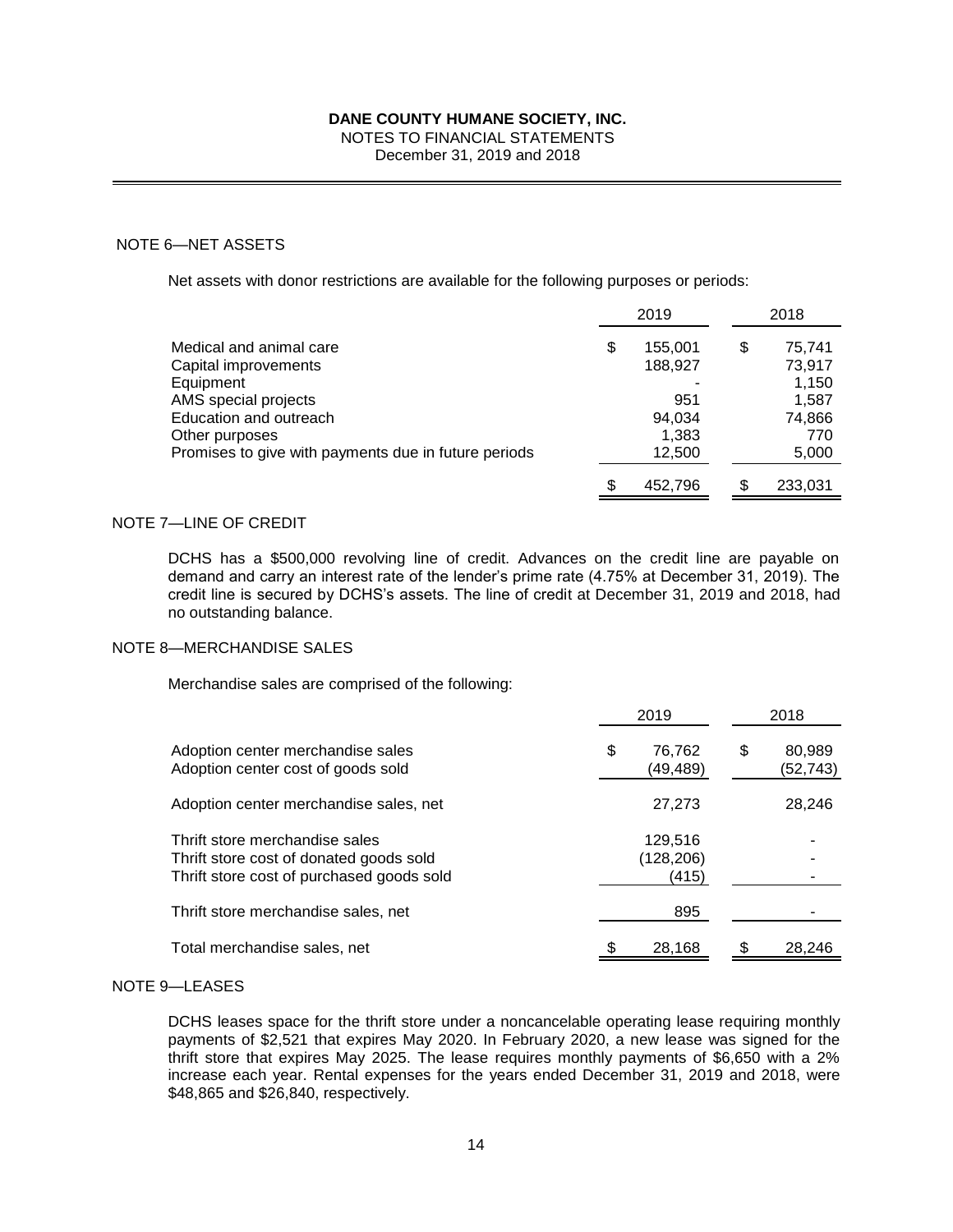# NOTES TO FINANCIAL STATEMENTS

December 31, 2019 and 2018

#### NOTE 9—LEASES (continued)

Future minimum lease payments for the years ending December 31 are:

| 2020<br>2021<br>2022<br>2023<br>2024<br>Thereafter | \$<br>61,699<br>80,850<br>82,650<br>84,450<br>86,250<br>36,250 |
|----------------------------------------------------|----------------------------------------------------------------|
| Total                                              | \$<br>432,149                                                  |

## NOTE 10—RETIREMENT PLAN

DCHS sponsors a simplified employee pension plan (SEP) covering all employees who are at least twenty-one years of age, have worked for DCHS during at least three of the immediately preceding five years, and earned at least \$600 during the year. DCHS may make a discretionary contribution to the plan each year up to 3.5% of the employee's compensation. Employees are 100% vested in all contributions made on their behalf. Retirement expense for the years ended December 31, 2019 and 2018, was \$61,723 and \$40,406, respectively.

#### NOTE 11—COMMUNITY TRUST FUND

DCHS has three component funds at the Madison Community Foundation (Foundation). In 1986, the Dane County Humane Society Fund was established, in 2013, the Alice Craig Erney Designated Fund was established, and in 2017, the Frederick Brumm Fund for the Dane County Humane Society was established. The Foundation, as a community trust, serves the mutual interests of Dane County and those individuals and organizations who wish to enhance the quality of life in the community through charitable giving.

Component funds of the Foundation are established by donors for the benefit of the community, and, when these funds are established, donors may indicate what organizations or causes should benefit from distributions from the fund. However, donors also grant the Foundation variance power that allows the Foundation to modify the donors' stipulations under certain circumstances as the Foundation monitors the changing needs of the community. Therefore, the funds are not included in DCHS's financial statements.

The amount available for annual distributions represents 5% of a rolling twelve-quarter average. All other interest and appreciation is added to the funds. Principal may not be drawn from the funds except with approval of the Foundation's board of governors. DCHS received a distribution of \$32,196 and \$23,741 from the funds during the years ended December 31, 2019 and 2018, respectively. The fair value of the funds at December 31, 2019 and 2018, was \$1,047,586 and \$774,116, respectively.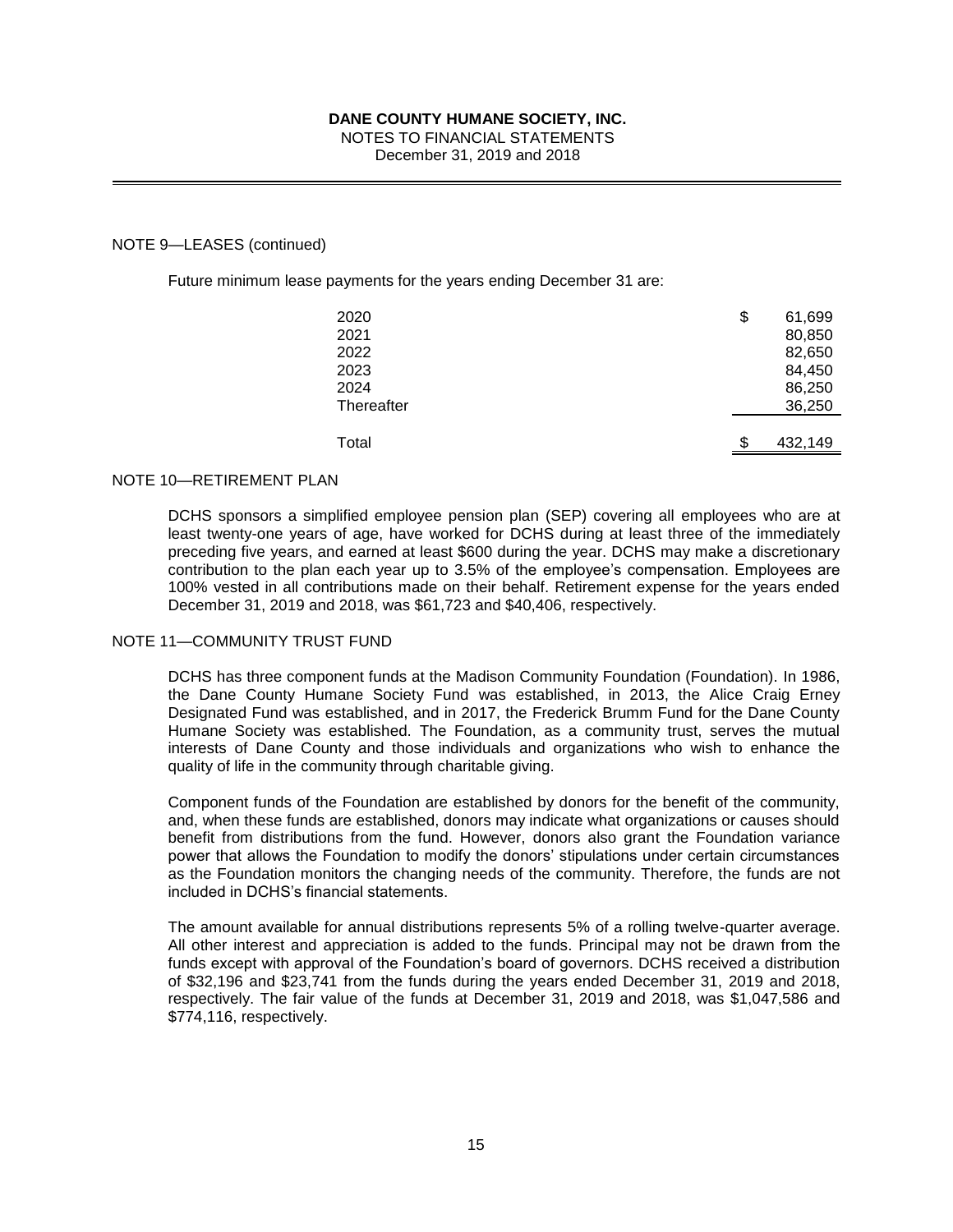NOTES TO FINANCIAL STATEMENTS

December 31, 2019 and 2018

## NOTE 12—DONATED SERVICES

The fair value of donated services included as contributions in the financial statements and the corresponding expenses are as follows: 2019

| Animal<br><b>Services</b> |       | Development |                 |
|---------------------------|-------|-------------|-----------------|
| \$                        | 1,350 | \$          | 4,935           |
| \$                        | 1,350 | \$          | 4,935           |
| 2018                      |       |             |                 |
| Animal<br><b>Services</b> |       | Development |                 |
| \$                        | 3,625 | \$          | 8,699<br>11,972 |
|                           | 3,625 | \$          | 20,671          |
|                           |       |             |                 |

#### NOTE 13—LIQUIDITY AND AVAILABLILITY

The following table reflects DCHS's financial assets at December 31, 2019 and 2018, reduced by amounts not available to meet cash needs for general expenditures within one year of the date of the statement of financial position because of donor-imposed restrictions:

|                                                                                                      | 2019             | 2018             |  |
|------------------------------------------------------------------------------------------------------|------------------|------------------|--|
| Financial assets at end of year<br>Less those unavailable for general expenditures within one        | 3,572,613<br>SS. | 2,630,400<br>\$. |  |
| year due to:<br>Donor-imposed restrictions:<br>Restricted by donor with time or purpose restrictions | (452,796)        | (233, 031)       |  |
| Financial assets available to meet cash needs for general<br>expenditures within one year            | 3,119,817        | 2,397,369        |  |

DCHS strives to maintain liquid financial assets sufficient to cover 90 days of general expenditures. As a not-for-profit, donor-funded organization, DCHS receives significant contributions each year from donors on a regular basis that are available to meet annual cash needs for general operating expenditures. Financial assets in excess of daily cash requirements are invested in certificates of deposit, money market funds, and other investments. In the event of unanticipated liquidity needs, DCHS also could draw up to \$500,000 of the available line of credit (as further discussed in Note 7).